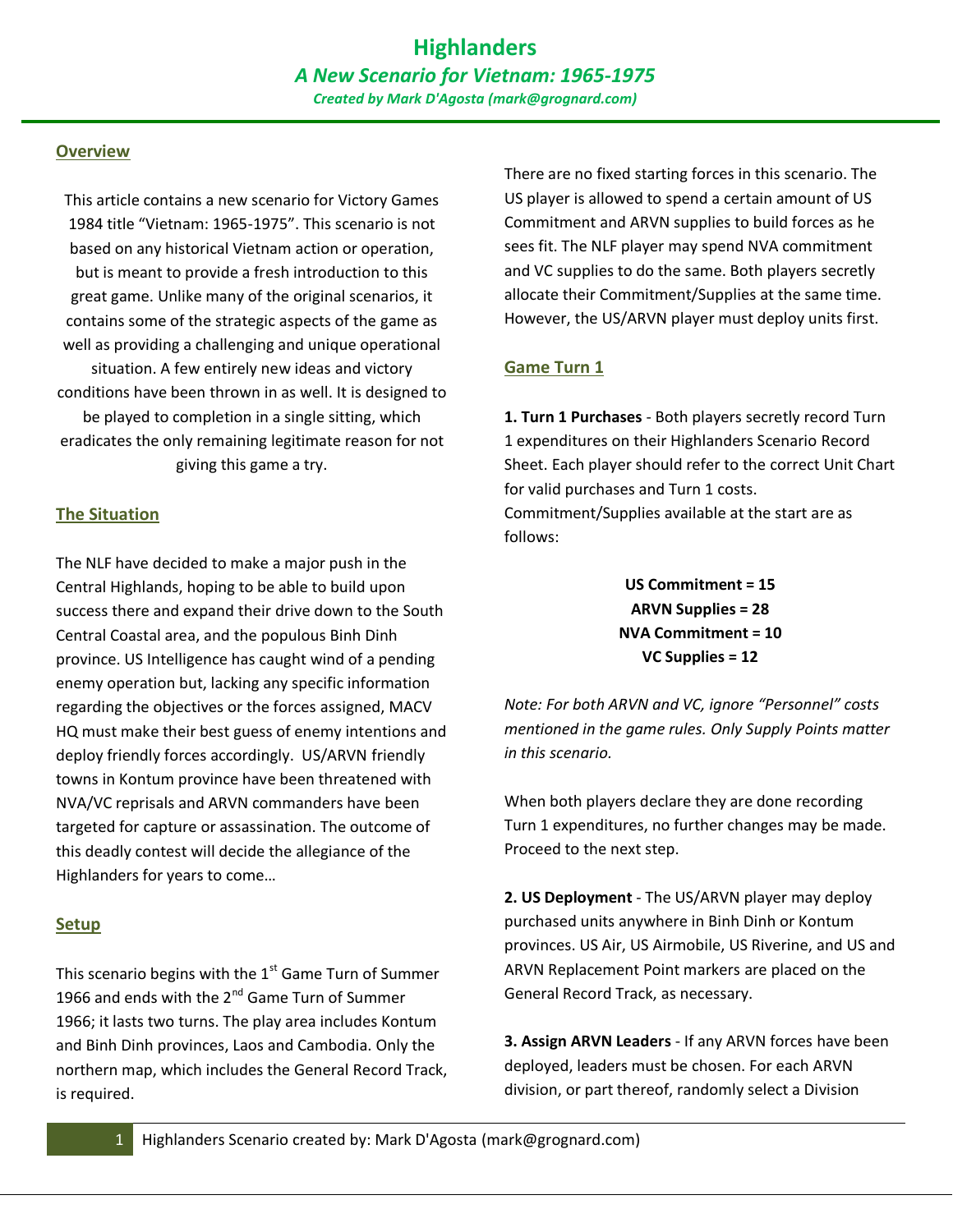# **Highlanders**  *A New Scenario for Vietnam: 1965-1975*

Commander (1-Star General) to command it. Each general must initially be placed in the same hex with at least one of their divisional units. If any non-divisional ARVN units (i.e. independent battalions and artillery) have been deployed, a Corps Commander (2-Star General) must be randomly chosen to command them. The Corps Commander can be placed in the same hex with any ARVN or US unit on the map.

**4. Perform ARVN Effectiveness Check** - For each ARVN leader, roll one 6-sided die (for Corps Commander ONLY, subtract 1 from the die roll). If the leader's rating is greater than or equal to this number, then the units under his command are "effective" for the Game Turn. Otherwise they are "ineffective" (see the game rules for the effects of this condition). Turn ineffective leader counters over so that only their ineffective side is face up (i.e the side with only the 1-star or 2-star indicator, without the rating number).

**5. NLF Deployment** – The NVA/VC player may deploy purchased units anywhere in Laos, Cambodia or Kontum province only (may NOT initially deploy in Binh Dinh). NVA and VC Replacement Point markers are placed on the General Record Track, as necessary.

**6. NLF Selects Reprisal Target** - The NLF player must now secretly choose, and record on the Highlanders Scenario Record Sheet, one town in Kontum province as their "Reprisal Target" (either Kontum, Pleiku or Dak To). This town will be an important victory objective.

**7. Play Game Turn 1** - Begin and play Game Turn normally (however, see "Special Rules", below).

**8. Game Turn 1 Scoring** - When Game Turn is complete, each player scores the Game Turn using the "Turn 1 Scoring (VP)" column on their Victory Point Schedule.

#### **Game Turn 2**

**1. Turn 2 Purchases** - Both players now secretly record Turn 2 expenditures on their Highlanders Scenario Record Sheet. Only Commitment and Supplies not spent on Game Turn 1 are available to spend now. Each player should again refer to the Unit Charts for valid purchases and Turn 2 costs (note that Turn 2 costs are double the Turn 1 costs).

When both players declare they are done recording Turn 2 expenditures, no further changes may be made. Proceed to the next step.

**2. US Deployment** – Newly purchased US ground units may enter the play area via any northern border hex (i.e. the I Corps/II Corps border) that is not enemy occupied or in Qui Nhon city if not enemy occupied. Newly purchased ARVN units may enter the map via any road hex in South Vietnam that enters the play area (hexes 5634, 5436, 4435, 5324, 4824, 3922), if not enemy occupied. Units are placed directly on one of these border hexes and begin movement from there. Newly purchased US Air, US Airmobile, US Riverine, and US and ARVN Replacement Point markers are placed on the General Record Track, if necessary.

**3. Assign ARVN Leaders** – If any new ARVN leaders are required, due to the purchase of new divisional units, or the initial purchase of non-divisional units, choose and place leaders exactly as in Game Turn 1.

**4. ARVN Effectiveness** - Perform ARVN effectiveness check again for all existing and newly placed ARVN leaders.

**5. NLF Deployment** – The NVA/VC player may deploy purchased units anywhere in either Kontum or Binh Dinh provinces. Newly purchased NVA and VC Replacement Point markers are placed on the General Record Track, as necessary.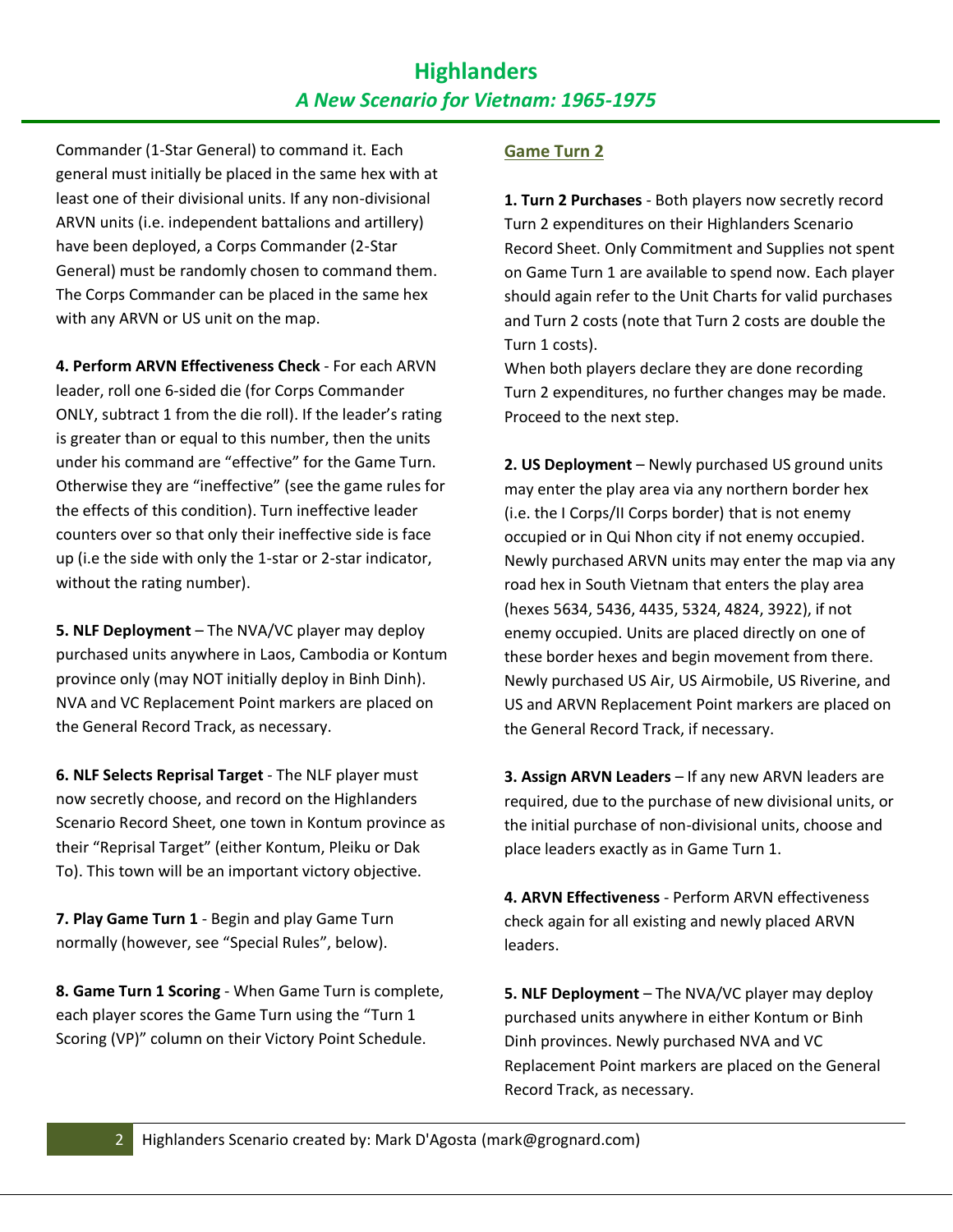**6. Play Game Turn 2** - Begin and play Game Turn 2 normally (again referring to "Special Rules", below).

**7. Game End Scoring** - When Game Turn is complete, complete Game End Scoring (see Victory Point schedules).

#### **Special Rules**

- **Skip the Strategic Movement Phase in Game Turn 1** (gives NLF surprise advantage). Perform this Phase in Game Turn 2 normally.
- ARVN Rangers Rangers are purchased and used normally. However, for combat assignment, treat as if there are 5 Rangers in play (i.e. all available Rangers can be assigned to an operation on an unmodified six-sided die roll of 1 to 5. Restrictions on placement (i.e. one Ranger per operating unit hex) still apply.
- ARVN Leaders In this scenario, ARVN leaders actually appear on the map. Leaders move along with the unit they are "attached" to when placed. They may never end movement in the same hex with another ARVN leader, and they

must remain attached to a subordinate unit (or U.S. unit, in the case of the Corps Commander) for the entire scenario. If they end up alone in a hex they are considered captured/assassinated for victory point purposes.

### **Winning the Game**

To prevent players from trying radical strategies, such as saving all their commitment/supply points for use on turn 2 or for conversion to victory points at game end (i.e. effectively spending nothing and deploying no units at all), victory points are earned after each Game Turn. A player who does not play aggressively in Game Turn 1 will incur such a large victory point deficit they'll never be able to dig out of it during scoring at the end of the scenario.

At the end of Game Turn 1, calculate scores based on the "Turn 1 Scoring (VP)" column on their Victory Point Schedule. Again, at the end of Game Turn 2 (and the scenario), follow the "Game End Scoring (VP)" Victory Point schedule. The winner is the player with the most victory points.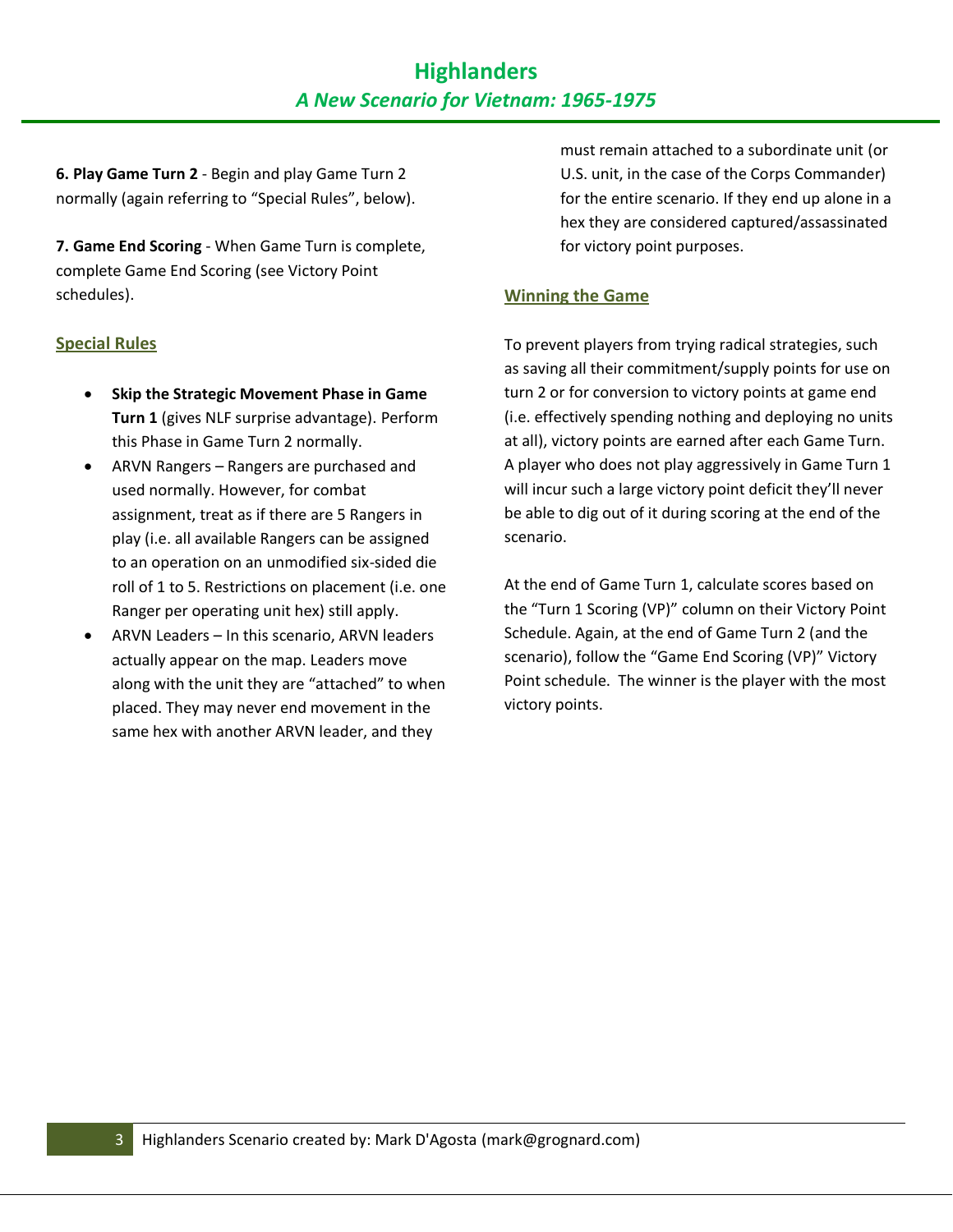| <b>US/ARVN Unit Chart</b>                                                                                                                                                                                                                                      |                                                                                                  | $1st$ TURN | 2 <sup>nd</sup> TURN |
|----------------------------------------------------------------------------------------------------------------------------------------------------------------------------------------------------------------------------------------------------------------|--------------------------------------------------------------------------------------------------|------------|----------------------|
| <b>US Starting Commitment</b>                                                                                                                                                                                                                                  |                                                                                                  | 15         |                      |
| <b>US Expenditures</b>                                                                                                                                                                                                                                         | Cost: Turn 1/Turn2                                                                               |            |                      |
| <b>Any Battalion</b>                                                                                                                                                                                                                                           | 1/2                                                                                              |            |                      |
| <b>Headquarters</b>                                                                                                                                                                                                                                            | 1/2                                                                                              |            |                      |
| 2 x 105mm Artillery                                                                                                                                                                                                                                            | 1/2                                                                                              |            |                      |
| 1 x 155mm Artillery                                                                                                                                                                                                                                            | 1/2                                                                                              |            |                      |
| 2 x 175mm Artillery                                                                                                                                                                                                                                            | 3/6                                                                                              |            |                      |
| 3 Air Points                                                                                                                                                                                                                                                   | 1/2                                                                                              |            |                      |
| 2 Airmobile Points                                                                                                                                                                                                                                             | 1/2                                                                                              |            |                      |
| 1 Riverine Point                                                                                                                                                                                                                                               | 1/2                                                                                              |            |                      |
| <b>3 Replacement Points</b>                                                                                                                                                                                                                                    | $\overline{1/2}$                                                                                 |            |                      |
| 7 SVN Military Supplies                                                                                                                                                                                                                                        | 1/2                                                                                              |            |                      |
| Cruiser                                                                                                                                                                                                                                                        | 1/2                                                                                              |            |                      |
| Battleship                                                                                                                                                                                                                                                     | $3/6$                                                                                            |            |                      |
| <b>Total US Commitment Spent:</b>                                                                                                                                                                                                                              |                                                                                                  |            |                      |
|                                                                                                                                                                                                                                                                | <b>US Commitment Remaining:</b>                                                                  |            |                      |
|                                                                                                                                                                                                                                                                |                                                                                                  |            |                      |
| <b>ARVN Starting Supply</b>                                                                                                                                                                                                                                    |                                                                                                  | 28         |                      |
| <b>ARVN Supply Recv'd from US</b>                                                                                                                                                                                                                              |                                                                                                  |            |                      |
| <b>ARVN Expenditures</b><br><b>Infantry Regiment</b>                                                                                                                                                                                                           | Cost: Turn 1/Turn2<br>2:3/4:6                                                                    |            |                      |
| <b>Division Headquarters</b>                                                                                                                                                                                                                                   | 3:2 / 6:4                                                                                        |            |                      |
| <b>Armored Cavalry Squadron</b>                                                                                                                                                                                                                                | 1:1/2:2                                                                                          |            |                      |
|                                                                                                                                                                                                                                                                |                                                                                                  |            |                      |
|                                                                                                                                                                                                                                                                |                                                                                                  |            |                      |
|                                                                                                                                                                                                                                                                |                                                                                                  |            |                      |
|                                                                                                                                                                                                                                                                |                                                                                                  |            |                      |
|                                                                                                                                                                                                                                                                |                                                                                                  |            |                      |
|                                                                                                                                                                                                                                                                |                                                                                                  |            |                      |
|                                                                                                                                                                                                                                                                |                                                                                                  |            |                      |
|                                                                                                                                                                                                                                                                |                                                                                                  |            |                      |
|                                                                                                                                                                                                                                                                |                                                                                                  |            |                      |
| <b>Armored Battalion</b><br>1 x 105mm Artillery<br>1 x 155mm Artillery<br>1 x 175mm Artillery<br><b>4 Replacement Points</b><br><b>Ranger Group</b><br><b>3 Infantry Battalions</b><br>ARVN Supply Remaining (Starting Supply + Supply Recv'd - Expenditures): | 1:1/2:2<br>4/8<br>$7/14$<br>11/22<br>2/4<br>9/18<br>2:2 / 4:4<br><b>Total ARVN Supply Spent:</b> |            |                      |

# **Highlanders Scenario Record Sheet – US/ARVN**

*ARVN Unit Chart costs such as "3:2" indicate a cost of 3 to create the unit and a cost of 2 to upgrade the unit to its "augmented" (or mechanized) side. Or the unit can be purchased augmented for a cost of 5 (see game rules if any additional clarification is required).* 

| <b>U.S./ARVN Victory Point Schedule</b> |                                 |                              |  |  |
|-----------------------------------------|---------------------------------|------------------------------|--|--|
| <b>Condition/Event</b>                  | <b>Game Turn 1 Scoring (VP)</b> | <b>Game End Scoring (VP)</b> |  |  |
| <b>Unspent US Commitment</b>            |                                 | 3 each                       |  |  |
| Unspent ARVN Supply                     |                                 | ¼ each                       |  |  |
| VC Unit Eliminated/Dispersed            |                                 | 1 each                       |  |  |
| <b>NVA Unit Eliminated</b>              | -                               | 2 each                       |  |  |
| No NLF Units in Kontum Province         |                                 |                              |  |  |
| No NLF Units in Binh Dinh Province      |                                 |                              |  |  |
| "Reprisal Target" Not NLF Controlled    |                                 | 10                           |  |  |
| No ARVN Leaders Captured/Killed         | -                               | 10                           |  |  |